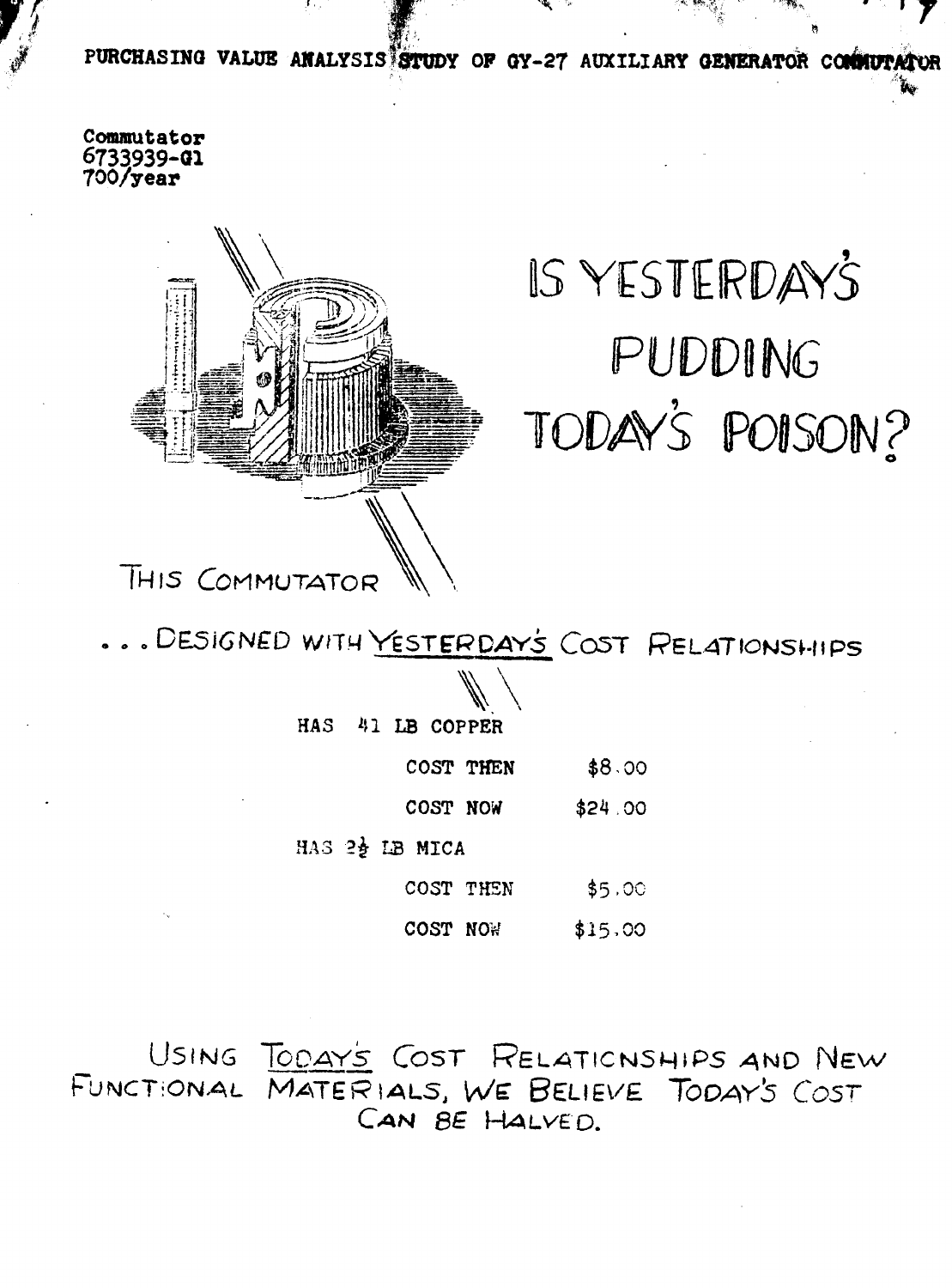**PURCHASING VALUE ANALYSIS OF QY-27 AUXILIARY GENERATOR COMMUTATOR** 

**do a** 



**Several alternate designs would halve the copper--halve today's cost--ease shortages.** 

**Let's Set This Bogy:** 

| TAT ATASTIANA AARTEND MANYA HATIA AHA AANNAT HATIA AARAM R<br>--ease shortages. |              |        |                                |                                          |
|---------------------------------------------------------------------------------|--------------|--------|--------------------------------|------------------------------------------|
| s Set This Bogy:                                                                |              |        |                                |                                          |
|                                                                                 | Cost         | Copper | Weight Length                  |                                          |
| Today's Unit<br>Bogy                                                            | \$71<br>\$30 |        | 41 lb. $62$ lb<br>20 lb. 30 lb | $9\frac{1}{4}$ in.<br>$4\frac{1}{2}$ in. |

**Pollowing are suggested approaches** to **the bogy:** 

|                                                                  | Shop Cost |                                    |                                                 | Copper |  |
|------------------------------------------------------------------|-----------|------------------------------------|-------------------------------------------------|--------|--|
| Proposal $#1$<br>Proposal $#2$<br>Froposal $#3$<br>Proposal $#4$ |           | \$44.42<br>34.49<br>32.86<br>29.32 | 20.2 lb.<br>$27.5$ ib.<br>$20.9$ lb.<br>20.21b. |        |  |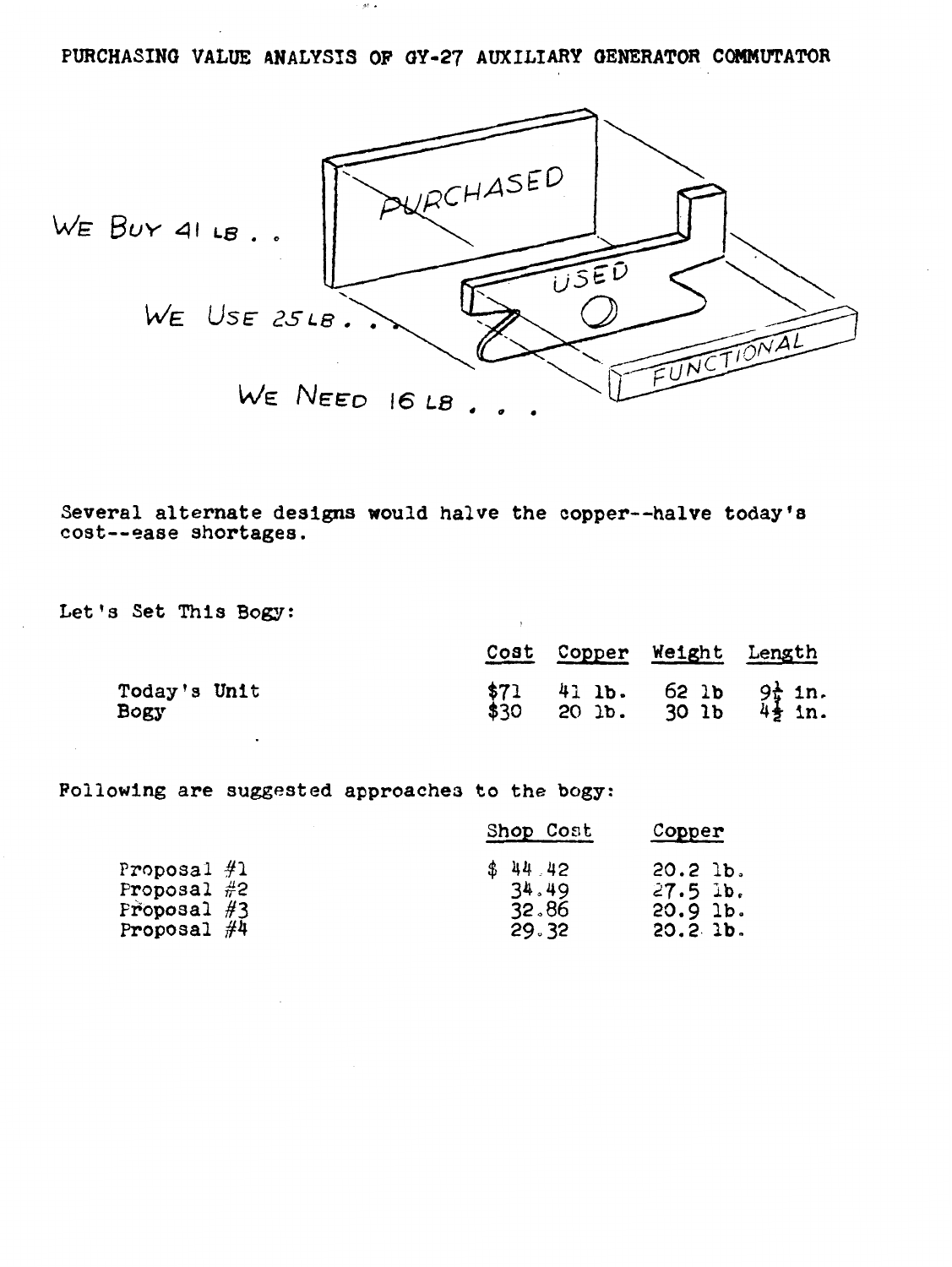. .

Glass reinforced plastic laminations<br>form the core. Assembly is similar to a rotor. Extruded copper segments are pressed into slots.



|                                                                                                                                                                                                                                                                                              |                                              | Cost/Each                |                                                                   |
|----------------------------------------------------------------------------------------------------------------------------------------------------------------------------------------------------------------------------------------------------------------------------------------------|----------------------------------------------|--------------------------|-------------------------------------------------------------------|
|                                                                                                                                                                                                                                                                                              | Material                                     | <b>Adjusted</b><br>Labor | Shop Cost                                                         |
| Present                                                                                                                                                                                                                                                                                      |                                              |                          |                                                                   |
| Assembly                                                                                                                                                                                                                                                                                     |                                              | 3.00                     | 9.90                                                              |
| Copper Segments (111)                                                                                                                                                                                                                                                                        | 24.72                                        | .69                      | 27.00                                                             |
| Mica Segments (111)                                                                                                                                                                                                                                                                          | 6.73                                         |                          | 6.73                                                              |
| Shell                                                                                                                                                                                                                                                                                        | 11.31                                        | $-59$                    | 13.25                                                             |
| Cap<br>Mica Cones (2)                                                                                                                                                                                                                                                                        | 1.50<br>8.68                                 | . 54                     | $3.28$<br>8.68                                                    |
| Nut                                                                                                                                                                                                                                                                                          | .33                                          | $-35$                    | 1.49                                                              |
| Miscellaneous                                                                                                                                                                                                                                                                                | 80.                                          | , 21                     | .82                                                               |
|                                                                                                                                                                                                                                                                                              |                                              |                          |                                                                   |
|                                                                                                                                                                                                                                                                                              | \$53.35                                      | \$5.38                   | \$71.15                                                           |
| Assembly (Stack laminations,<br>press segments into core,<br>cement segment insulation,<br>machining operations, flux<br>slots, balance, test, under-<br>cut mica)<br>Copper Segments (111)<br>Laminations $(34)$<br>Mica Segments (211)<br>End Caps $(2)$<br>Bolts, Nuts, Washers<br>Cement | 16.80<br>11.83<br>1.92<br>1.10<br>.60<br>.50 | 2.30<br>76 .<br>.30      | 7.60<br>19.30<br>12.85<br>1.92<br>1.10<br>.60<br>.50 <sub>2</sub> |
| Cure Cement                                                                                                                                                                                                                                                                                  |                                              | .17                      | .55                                                               |
|                                                                                                                                                                                                                                                                                              | 32.75                                        | 3.53                     | 44.42                                                             |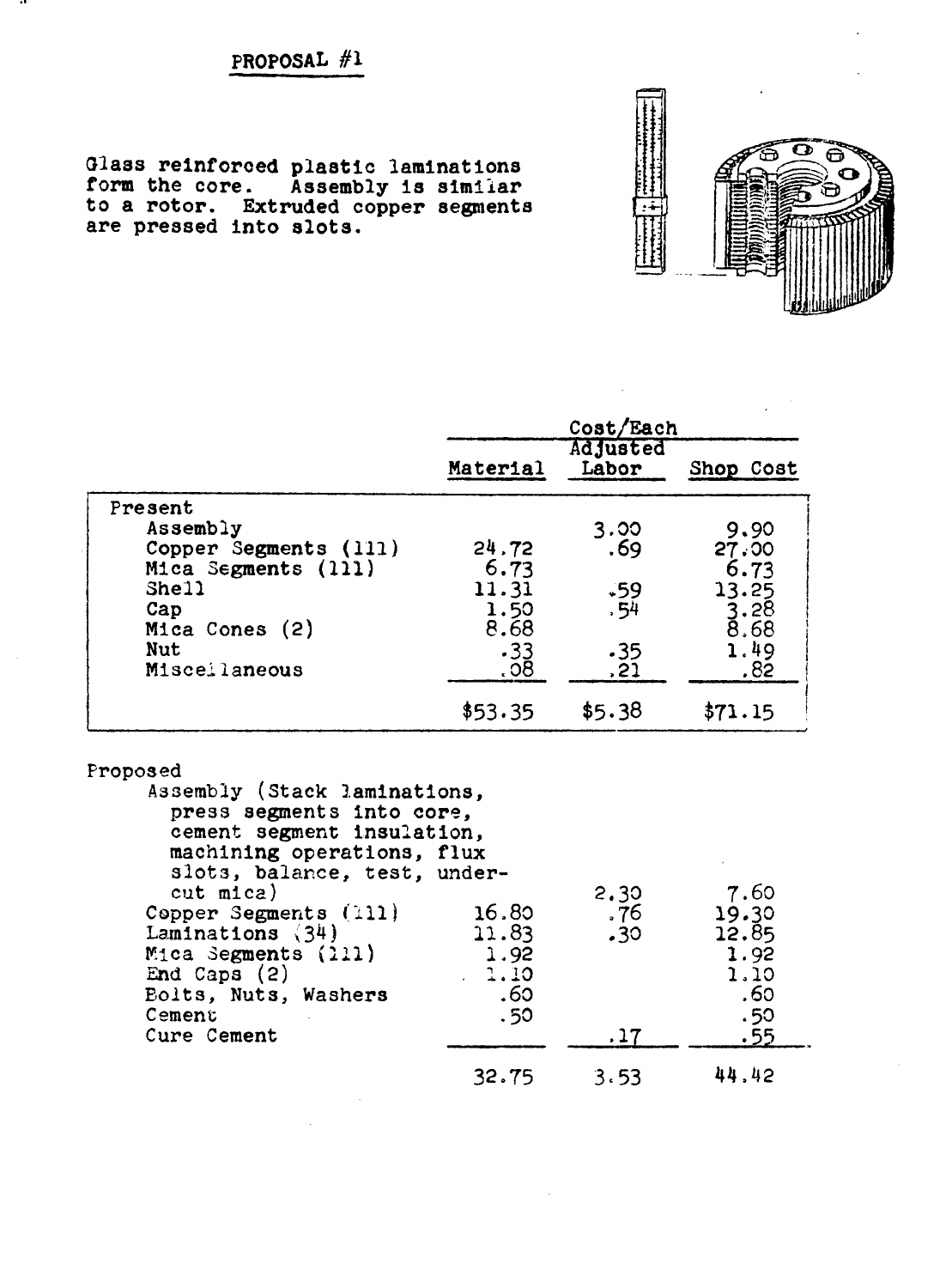$Proposa1$   $#1$   $(Cont.)$ 

**Tool Charge for Extrusion Die \$133 \$133**<br>**Tool Cost for Carboloy Drawing Die** 833 **Tool Coat for Carboloy Drawing Die 833 Die Cost for Punching Laminations 3539**  Die Cost for Punching Laminations 3500<br>Tools for Sawing Slots in Segments 2500 Die Cost for Segment Mica<sup>350</sup>

**Estimated Annual Reduction at Shop Cost Annual Copper Reduction** 

**\$18,733 14,603 lbs.** 

#### **COMMENTS:**

**A core is built up of glass mat reinforced plastic laminations in much the same manner that a rotor would be assembled. Plastic laminates having filamentary reinforcement can be used if thefr extra strength is required. The lamlnatlons punched from these sheets have slots especially shaped to grip the copper bars. The plastic core is held between end plates by through bolts.** 

**Preliminary investigation indicates that some of the new glassreinforced plastic laminates have temperature ratings high enough for most commutator applications. In the cost figures, a polyester bonded material Is represented. At higher cost, a melamine resin could be used in place of polyester and would have much better temperature'resistance.** 

**The copper segments, which are extruded and drawn to a grooved cross-section, are pressed axially into the grooves in the core. The plastic laminations thus provide the body of the structure as**  well as insulation.

**The riser has been removed to eliminate ;he waste from blanking and to enable the complete commutator bar to be supplied as an extruded**  and drawn part. This eliminates all waste copper except that which **Is sawn from the teminal slot. This slot Is cut prior to assembly oS the segments and is covered by thz .76 adJusted labor assigned to** the **copper segments.** 

**It is believed that a program to evaluate ways of attaching rotor windings without the use of risers would be worthwhile. Substantial copper savings could be effected even on the present design.** 

**For segment insulation, one-half inch strips of mica sheet are suggested. These are cemented into the slozs between copper segments with a thermosetting adhesive which does not deteriorate when in**  contact with copper. It promises to withstand 400<sup>0</sup>F.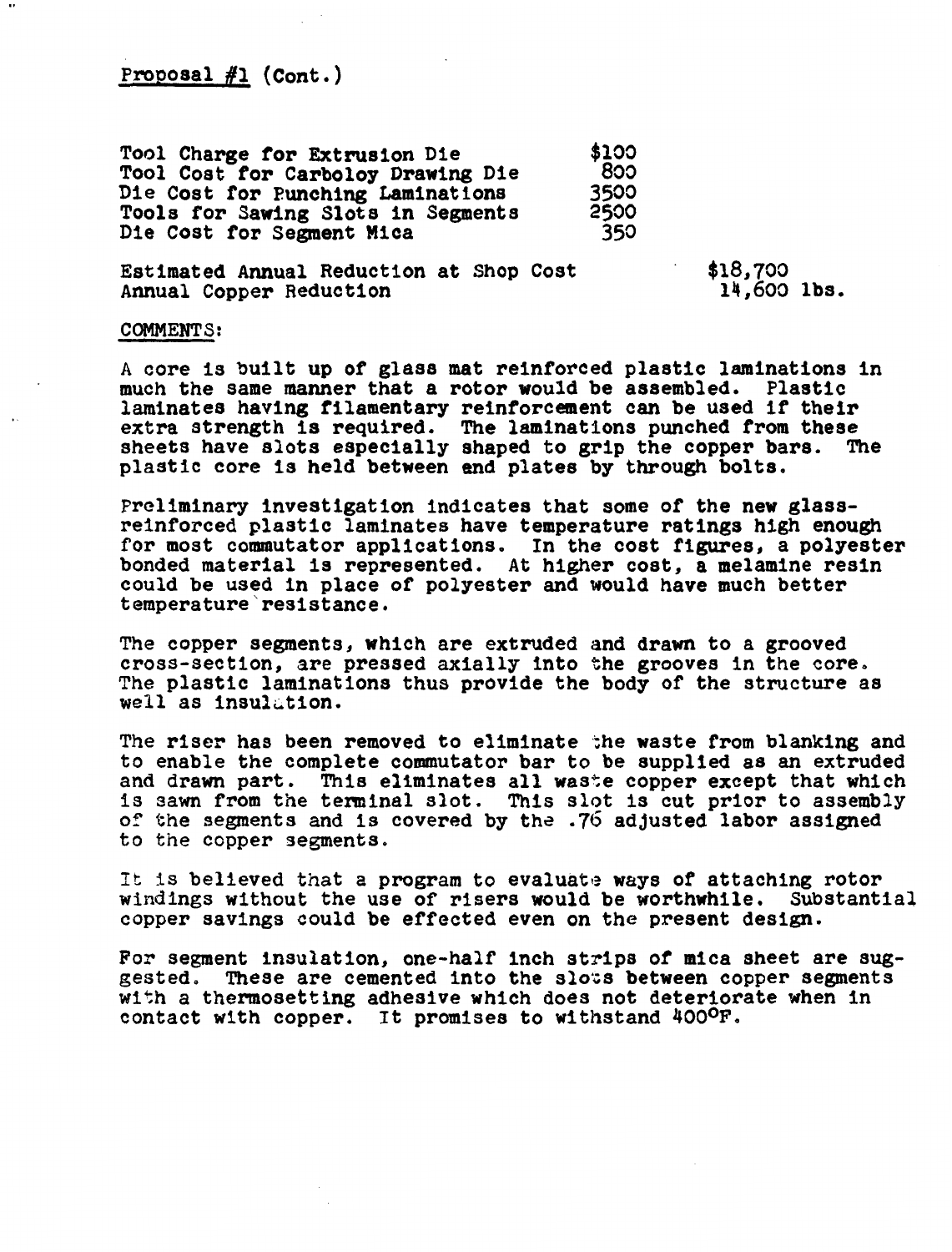# $Proposa1$   $#1$   $(Cont.)$

**The quantity of copper la reduced from 41 Ibs. to 20.2 lbs.; the**  weight of the commutator is reduced from 62 lbs. to 37 lbs.; the **overall diameter of the unit is reduced from**  $9\frac{1}{4}$ **" to**  $8$ **"; the length shortened from**  $9\frac{1}{4}$ **" to**  $6\frac{1}{4}$ **".** 

## PROPOSAL  $#1$ --ALTERNATE

**Cement the core lamlnatlons together, eliminating the end plates, bolts and nuts.** 

| Saving on plates, bolts, and nuts \$1.70<br>Estimated cost of cementing and |                |
|-----------------------------------------------------------------------------|----------------|
| curing core                                                                 | 1.20           |
| Net Savings                                                                 | $\sqrt{3}$ .50 |

**This would also remove 3 lbs. from the weight and shorten the**  length from  $6\frac{1}{4}$ " to  $4\frac{1}{4}$ ".

 $\mathcal{L}$ 

Prepared **hy**:

 $J.$  A. Fehr, Jr. **MATERIALS** & **PURCHASING** DEPT, **VALUE ANALYSIS UNIT December 1951** 

 $JAF:AEM$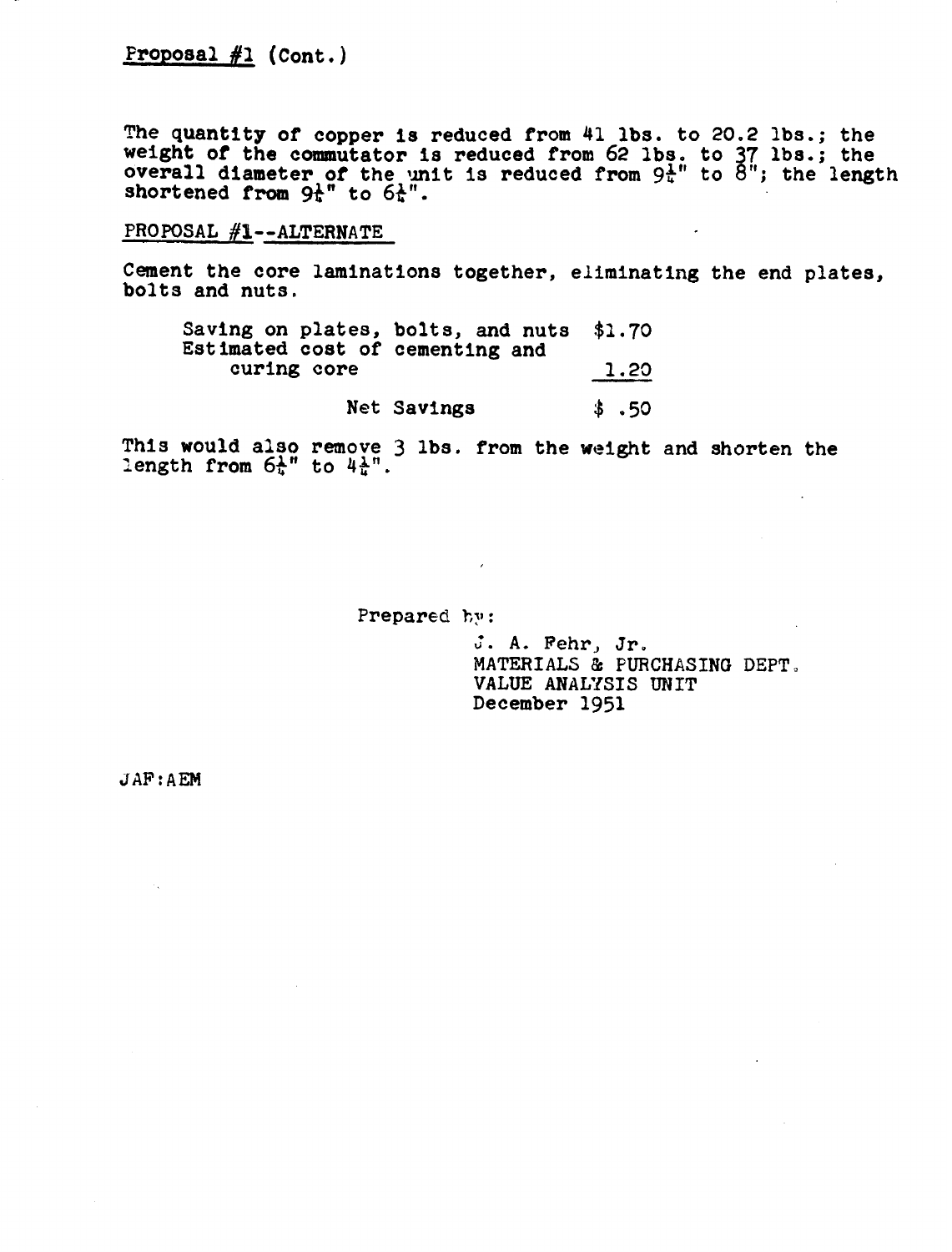.' **-7 Harrow copper and riea** segments **are**  assembled **aa at present. Olass reinforced polyester rlnga bind the aasembly together. A molded glassresin compound forms the body.** 

ROPI

|                                                                                                                                                                                                                                           | Cost/Each                            |                    |                                              |  |
|-------------------------------------------------------------------------------------------------------------------------------------------------------------------------------------------------------------------------------------------|--------------------------------------|--------------------|----------------------------------------------|--|
|                                                                                                                                                                                                                                           | Material                             | Adjusted Labor     | Shop Cost                                    |  |
| Present                                                                                                                                                                                                                                   | 53.35                                | 5.38               | 71.15                                        |  |
| Proposed<br>Assembly (Segments,<br>Press Rings, Molding,<br>Machining, Flux Slots,<br>Balance, Test, Under-<br>cut Mica)<br>Copper Segments (111)<br>Mica Segments (111)<br>Binding Ring $(2)$<br>Glass Reinforced Plastic<br>Steel Liner | 15.20<br>4.37<br>3.00<br>3.00<br>.67 | 2.19<br>.76<br>.17 | 7.20<br>17.70<br>4.37<br>1.55<br>3,00<br>.67 |  |
| Mold Cost<br>Die Cost for Segment Mica                                                                                                                                                                                                    | 24.24<br>\$1000<br>ျာ၁၁              | 3.12               | 34.49                                        |  |

Estimated Annual Reduction at Shop Cost \$25,600  $9,450$  ibs. Annual Copper Reduction

COMMENTS:

**Copper and** mica **segments are assembled exactly as in the present design, 212 assembly Is cowp~essed by twc polyester bonded glass**  flber **which are pressed** Into **tapered grooves at each end of**  the segments, **This corresponds to the clamplng of the shell, cap, acd nut on** the **preserit commutator.**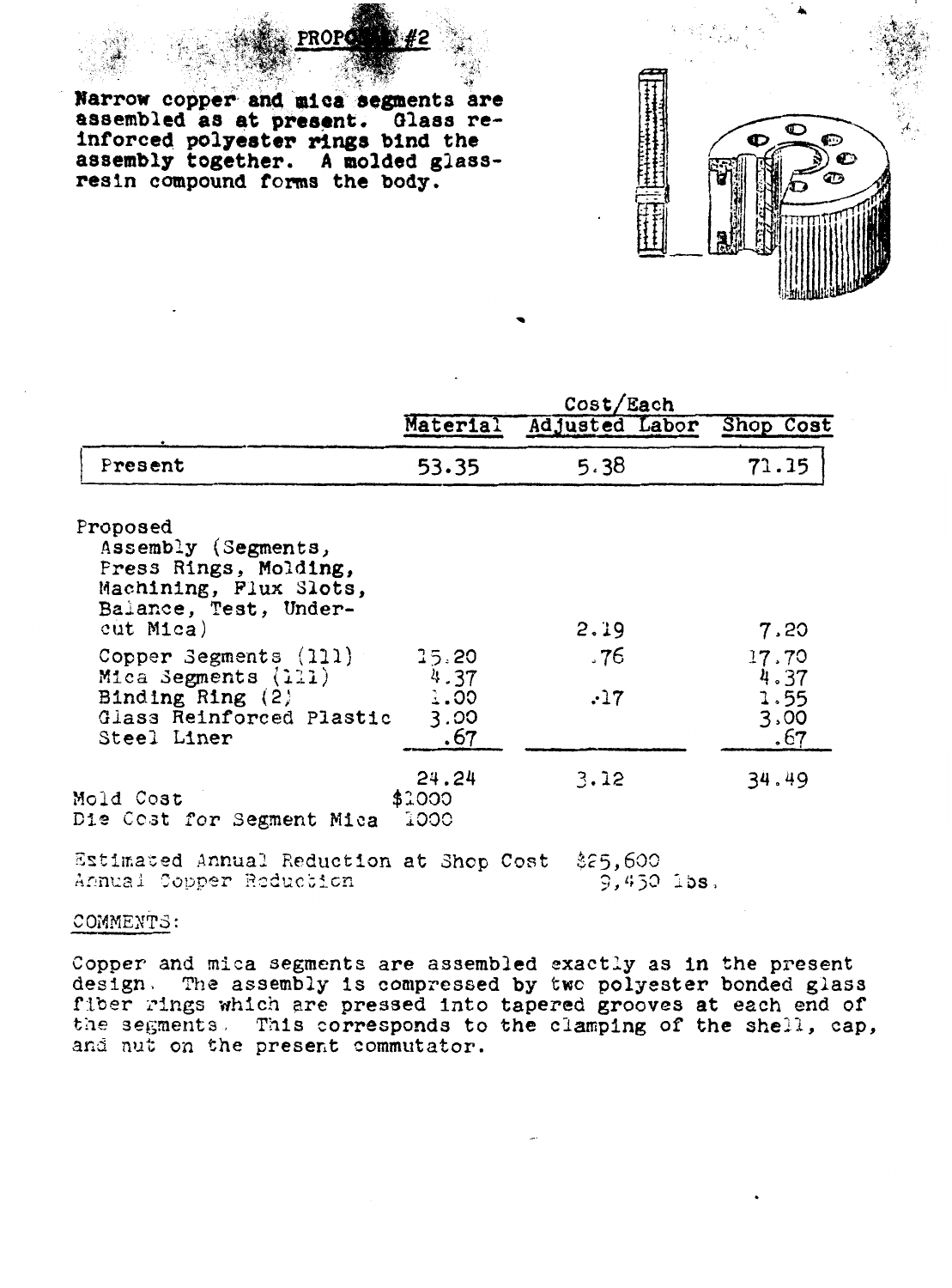**Inside** the assembly **la** molded a glass reinforced plastic core **which**  serves as **the** commutator body; It also encloses the glass fiber sings, locking them in **place,** it is believed the fiber rings **w:l;**  hold their position during moiding if a self-locking taper is used. If this is not true, they sould be held by pins in the mold **itself.** 

**<sup>A</sup>**metal liner in the molded **core** provides a surface for machining an accurate bore and cutting a key **way.** 

The copper segments are narrowed to about one-half their present width by changing the groove centour and eliminating the riser. These segments must be slotted before assembly and this is indicated by  $\sqrt{76}$  adjusted labor in the copper segment cost.

Fclyester resins when reinforced by parallel glass fibers, have tensiie strengths greater **than** most steels. For this reasor., the binding rings are an **excellent** appllzation. **The** material **IE** being used to its best advantage, and provides support **against** centrifugal force on the segments, relieving **the** molded body,

**<sup>A</sup>**polyester resin containing **very** short glass fibers promises to **fulfiil** the **requirements** of the moided core. By proper coring, these can be molded at a rate of four per houra

**The** required copper is reduced from **41** to **27<5** pounds; the total **weight is cut from 62 to 39 pounds; the diameter is reduced from**  $9t''$  **to 8"; the length is shortened from**  $9t''$  **to**  $5-3/4''$ **.** 

> Prepared by: J. A. Fehr, Jr. MATERIALS & **PURCHASING DEPARTMENT VALUE** ANALYSIS UNIT December **1951**

**J AF** : **AEM**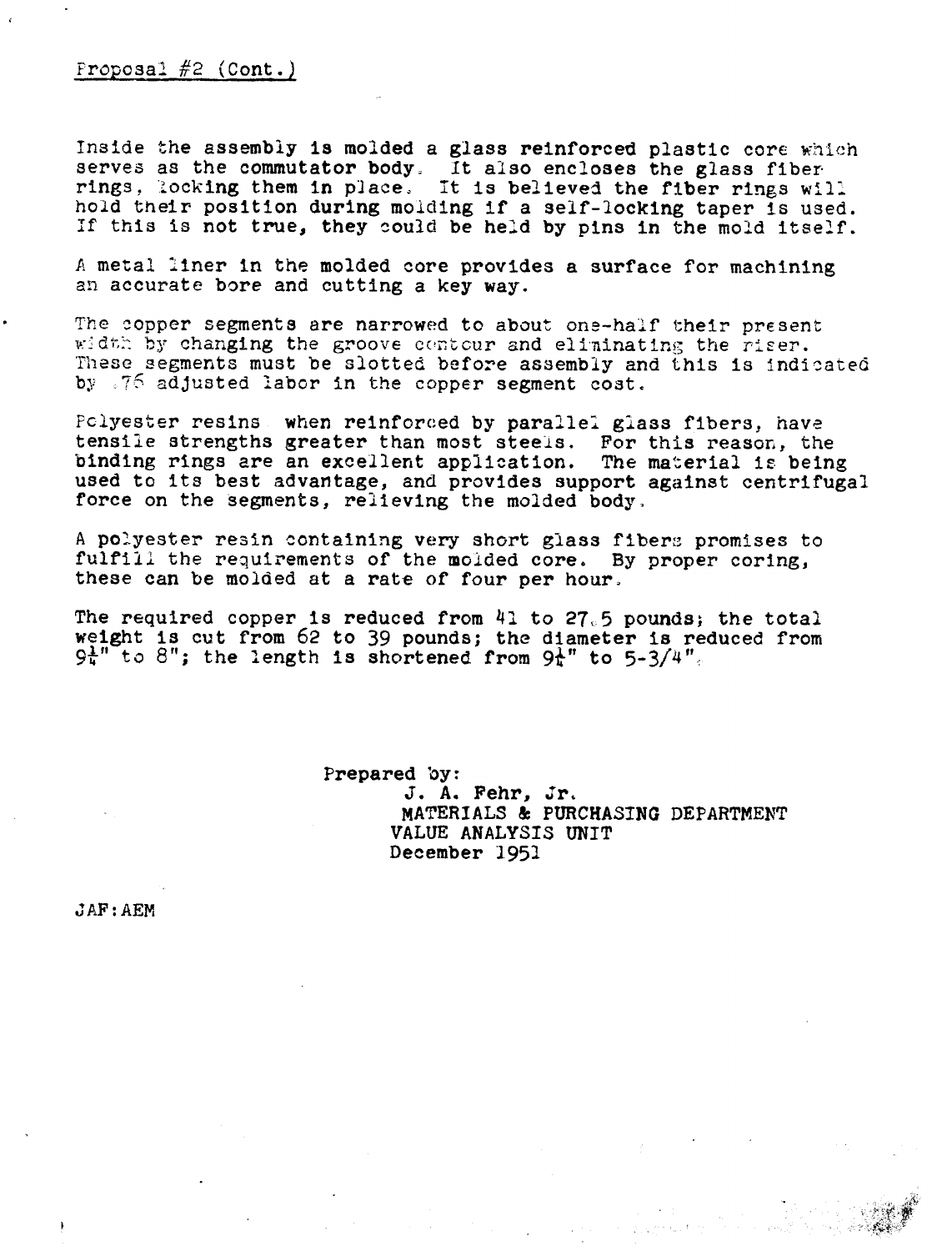## PROPOSAL #3

A standard flat belt pulley insulated with glass cloth supports the copper. Resin-bonded glass yarn, tension wound,<br>binds the assembly together, resists centrifugal force.



|                                                                                                                                                                                                                                                        |                              | Cost/Each         |                                      |
|--------------------------------------------------------------------------------------------------------------------------------------------------------------------------------------------------------------------------------------------------------|------------------------------|-------------------|--------------------------------------|
|                                                                                                                                                                                                                                                        | Material                     | Adjusted<br>Labor | Shop Cost                            |
| Present                                                                                                                                                                                                                                                | 53-35                        | 5.38              | 71.15                                |
| Proposed<br>Assembly (Wrap insulation on<br>hub, assemble segments,<br>wind glass yarn, machining<br>operations, flux slots,<br>test, balance)<br>Hub (Standard Pulley)<br>Copper Segments (111)<br>Mica Segments (111)<br>Polyester Bonded Glass Yarn | 7.50<br>13.60<br>2.70<br>.30 | 2.30              | 7.60<br>7.50<br>13.60<br>2.70<br>.30 |
|                                                                                                                                                                                                                                                        | $-24.10$                     | 2.30              | 31.70                                |

Die Cost for Punching Mica--\$350

Estimated Annual Reduction at Shop Cost--\$27,600 Annual Copper Reduction  $14,100$  lbs.

### **COMMENTS:**

The commutator body is provided by a standard flat belt pulley. The pulley is wrapped with several turns of glass tape such as that used presently as insulation on coils.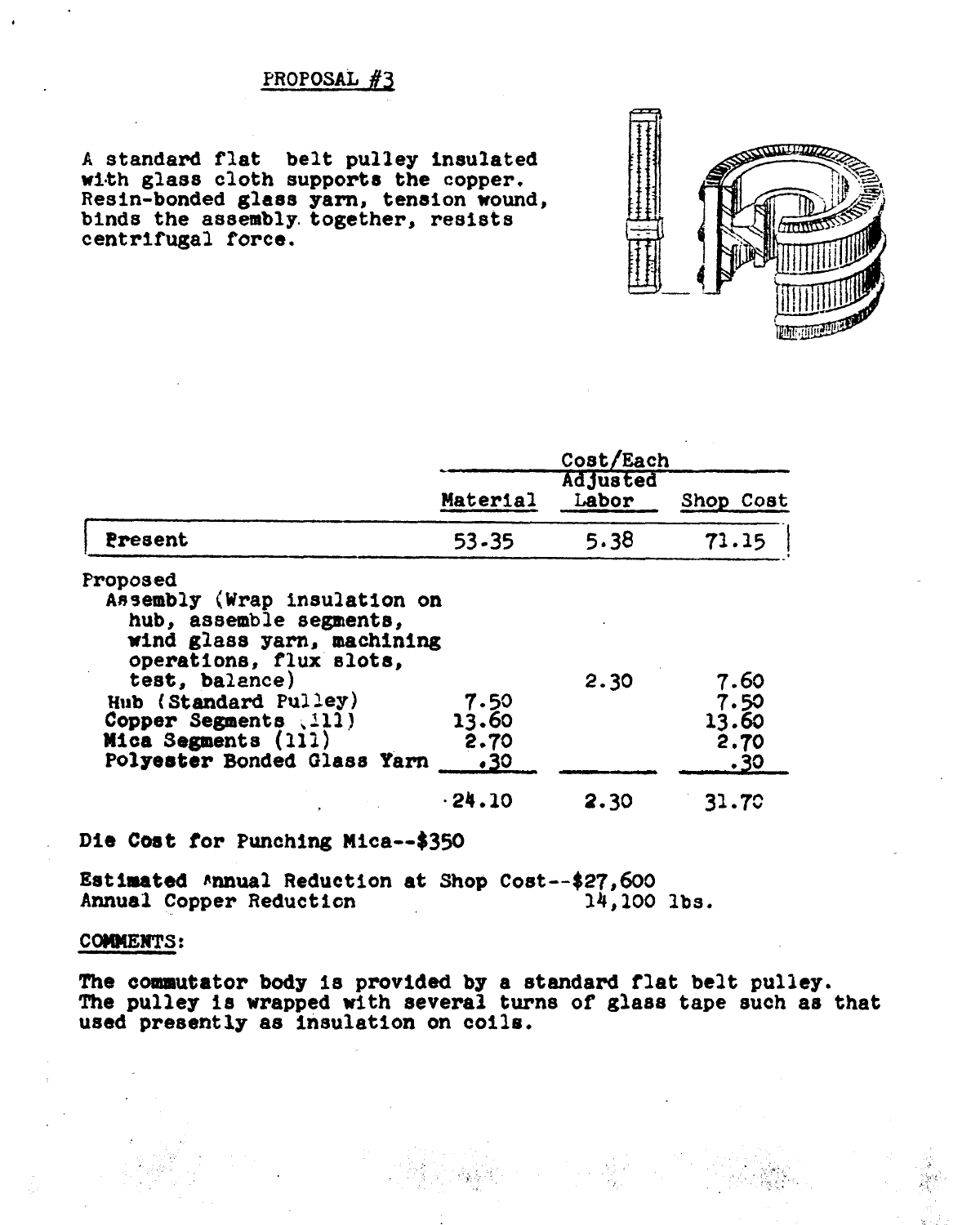Proposal  $#3$  (Cont.)

Narrow Copper and Mica segments are assembled on this insuhted pulley. The assembly la tightly clamped and a resin-bonded glass yarn is tension-wound around each end. This construction utilizes the resin-bonded glass to its best advantage since it is placed in tension by the centrifugal force on the segments. Its electrical properties make it unnecessary to **use** insulation between binding and copper.

An ideal construction would place a third binding around the center of the assembly. This **would** necessitate a split brush holder, but would greatly strengthen the copper section and would thus reduce to a minimum the quantity required for beam strength.

The required copper is reduced from 41 to 20.9 pounds; total weight<br>is cut from 61 pounds to 47 pounds; the diameter is reduced from<br> $9\frac{1}{6}$ " to 8; the length is shortened from  $9\frac{1}{6}$ " to 5-3/8".

#### **PROPOSAL #3--ALTERNATE**

Replace the metal pulley and its glass cloth Insulation with a molded plastic core.

Cost of Pulley and Insulation **\$9.55** 

Cost of Flastic Core Plastic **\$3.00**<br> **Nolding Cost 1.50** Molding Cost Metal Liner .67

 $5.17$ 

Cost Reduction  $$4.38$ 

**The total cost for Proposal #3 alternate is \$27.32. The total weight is 32.5 lbs. which is a reduction of 14.5 lbs. from Proposal #3.**  $\frac{13}{28.5}$  lbs. which is a reduction of  $14.5$  lbs. from Proposal  $\#$ 3.

> Prepared by: **3.** A. Fehr, Jr. **13ATERIALS** & **PWRCHASIRQ DEPT. VALUE** AMALYSIS **UNIT December 1951**

**JAP: AEM**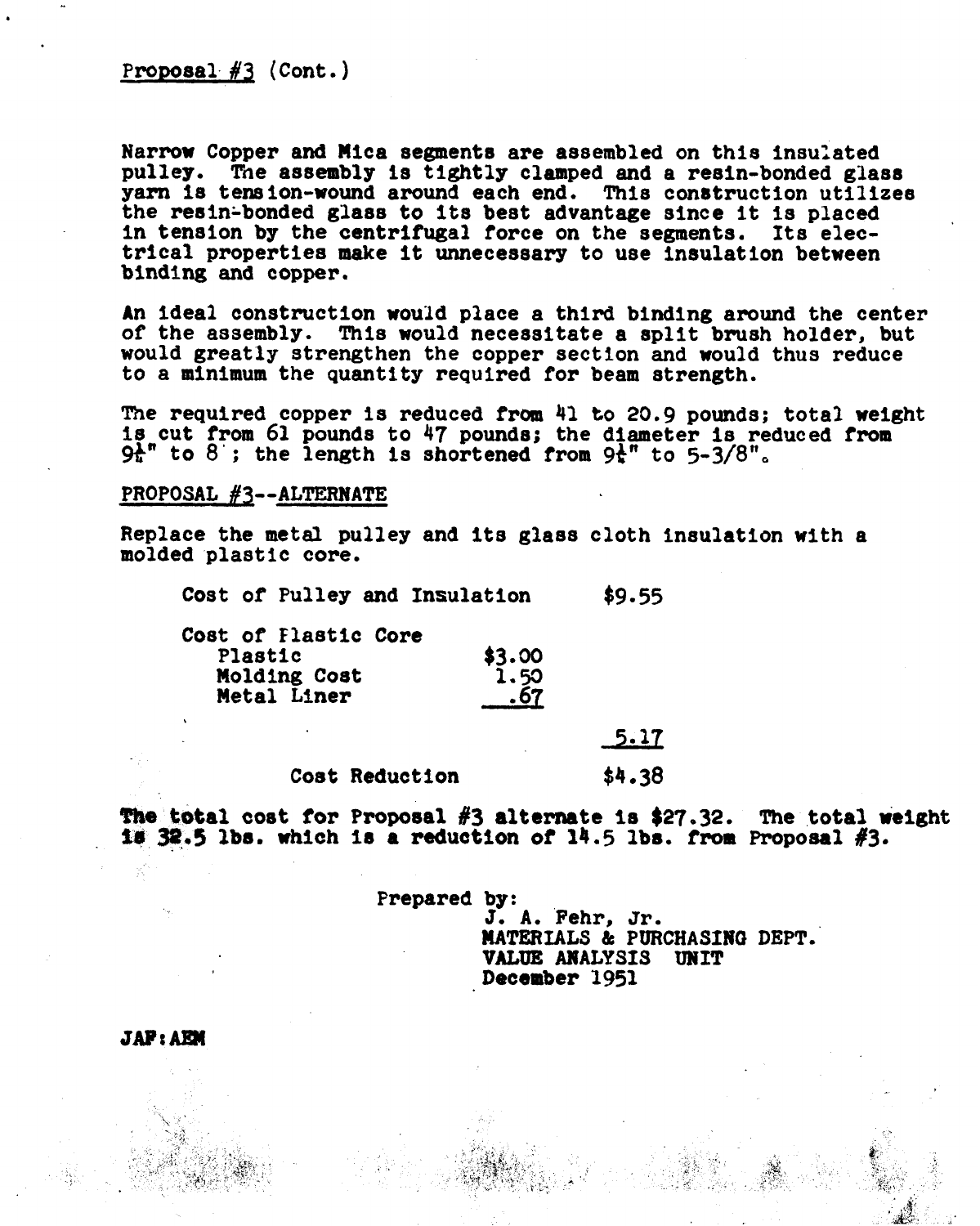#### PROPOSAL **#4**

**Extruded** copper **segments** are **molded**  as inserts **in** a glass-filled plaetic matrix. **The** plastic **may** or may not serve **as** segment insulation



|                                                                                                                                                                                                              |                               | Cost/Each                |                                       |
|--------------------------------------------------------------------------------------------------------------------------------------------------------------------------------------------------------------|-------------------------------|--------------------------|---------------------------------------|
|                                                                                                                                                                                                              | Material                      | <b>Adjusted</b><br>Labor | Shop Cost                             |
| Present                                                                                                                                                                                                      | 53.35                         | 5.38                     | 71.15                                 |
| Proposed<br>Assembly (Position Bars in mold,<br>Mold unit, Machining Opera-<br>tions, Flux Slots, Test,<br>Undercut Mica, Balance)<br>Copper Segments (111)<br>Glass Reinforced Plastic<br>Steel Liner $(2)$ | 16.80<br>3.00<br>.67<br>20.47 | 1.87<br>. 76<br>2.63     | 6.35<br>19.30<br>3.00<br>.67<br>29.32 |
| <b>Mold Cost</b><br><b>Tools for Sawing Slots</b>                                                                                                                                                            | 12500<br>2500                 |                          |                                       |
| Rat <b>imated</b> Annual Daduation at                                                                                                                                                                        | <b>Oham Maat</b>              | .                        |                                       |

Bat~tsd **Annual** Reductlon at Shop Cost **\$29, 99 Annual Copper Reduction** 

**COMMISMTS:** 

Extruded and drawn copper segments having a grooved cross-section are positioned in a cavity and a glass-reinforced plastic molding is made with the segments as metallic inserts.

The terminal slots are cut before assembly. .76 adjusted labor is assigned **to** the copper segment cost to cover this. A steel liner is provided to permit an accurate bore and key **way.** 

It is suggested that the molding compound be allowed to fill in between the copper bars and thus act as segment insulation in addition to providing the body of the commutator.